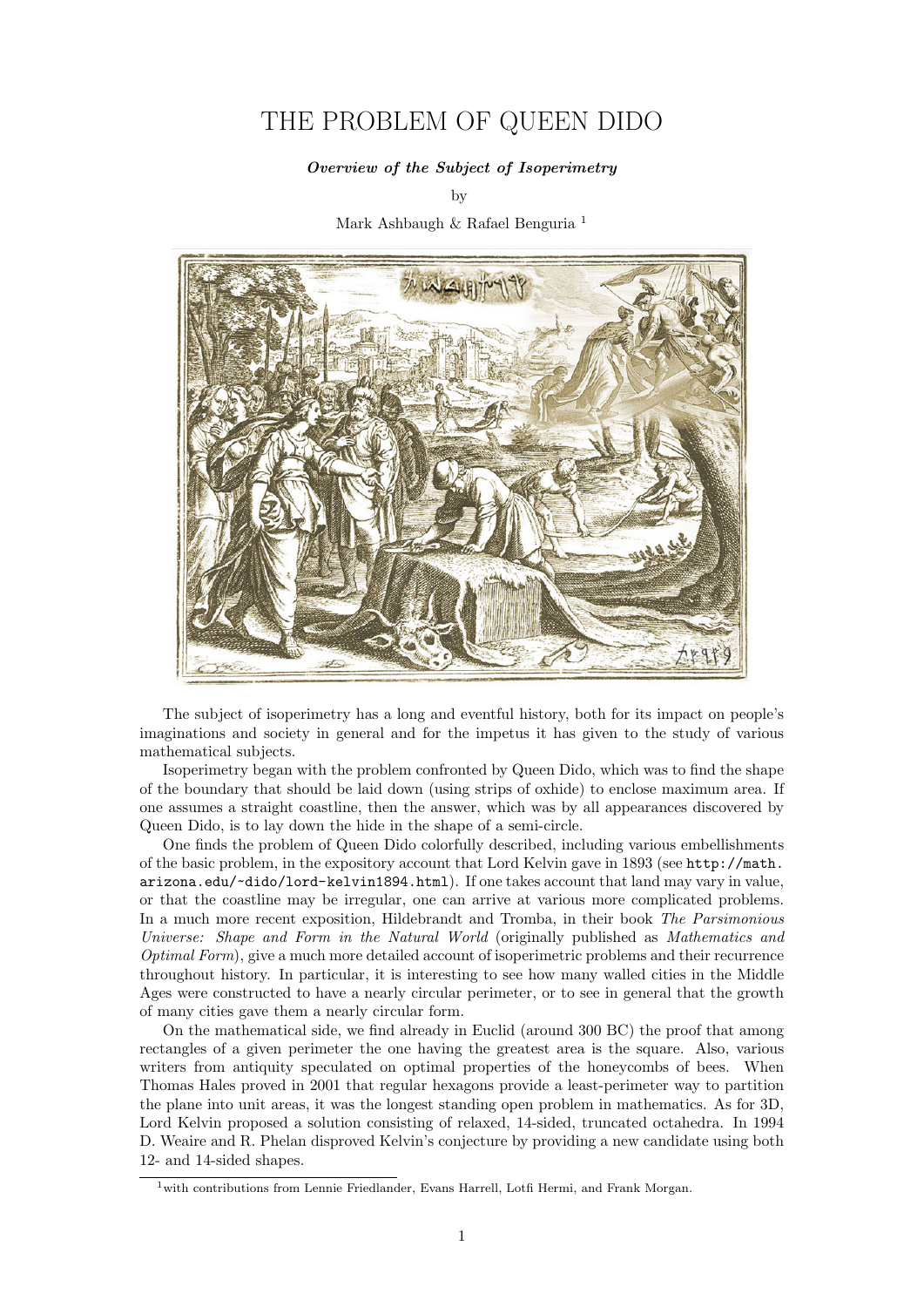Among the ancient Greeks who worked on the isoperimetric problem we mention Zenodorus (c. 200 - c. 140 BC) who wrote a now-lost treatise On Isoperimetric Figures and Ptolemy (c. 90 - c. 168 AD). It is thanks to Theon of Alexandria (c. 335 - c. 405 AD) who wrote a commentary on the work of Ptolemy that we know the results of Zenodorus. Al-Kindi, an Arab mathematician and the son of one of their kings, wrote in the 9th century A Treatise on Isoperimetric Figures and Isepiphanies, that is solids of given surface. There is also a lost treatise by al-Hasan ibn al-Haytham (965 - c. 1039). Abu Ja'far al-Khazin, commenting on Ptolemy's Almagest in the 10th century, generalized earlier works. Johannes de Sacrobosco (John of Holywood, c. 1195 c. 1256 AD), an English scholar and astronomer, wrote Tractatus de Sphaera. A commentary on this treatise, dealing specifically with isoperimetry, can be found in Two New Sciences of Galileo Galilei published in 1638.

The mathematical study of the isoperimetric problem and related problems really began to take off with the advent of calculus, when people like Newton, Leibniz, the Bernoullis, and others developed systematic ways of attacking optimization problems based on the calculus, and within a few short years were attacking problems in the calculus of variations (that is, the problem of finding an optimizing path or shape of curve from among some class of curves). For example, the brachistochrone problem was formulated by Johann Bernoulli and solved by Newton and both Bernoulli brothers, Jakob (James) and Johann (John). In the same period, the problem of the shape of a hanging chain (the catenary) was posed and solved, and Newton considered the shape of projectile which would give the least air resistance (the question of designing the optimal shape for the nose-cone of a rocket or missile), but without reaching definitive conclusions. Others, including US President Thomas Jefferson, considered questions such as the optimal shape for ploughshares.

In the century following the early development of calculus by Newton, Leibniz, the Bernoulli brothers, and others, the calculus of variations was brought to a relatively advanced state, especially from the point of view of direct solutions of problems, by Euler and Lagrange. The explicit solution of the classical isoperimetric problem could be derived in those terms (using variational theory with a constraint), and many other problems could be formulated and solved. Euler and Lagrange had shown that all of mechanics could be put into this framework, and that various physical and mathematical problems could be understood from the point of view of various optimization or variational principles (recall Fermat's principle of least time, or, more generally, the d'Alembert/Maupertuis principle of least action, for which Euler gave the definitive formulation). Almost a century later, Jacobi and Hamilton also made important contributions to this area, especially as regards mechanics.

In the nineteenth century Jakob Steiner attacked the classical isoperimetric problem using direct geometrical tools, which were very suggestive and instructive and led to many further developments. Around this time, however, Weierstrass realized that there could be subtle problems involved with attacking certain extremization problems, since it might be that no extremizer exists. Since that time it has been recognized that the existence question is where one must begin in attacking many problems from geometry and the calculus of variations. This led to various existence and uniqueness results, and to the so-called direct methods of the calculus of variations, wherein one tries to prove existence directly using extremizing sequences and various mathematical tools (developed by Weierstrass, Schwarz, Poincaré, Hilbert, and their contemporaries, and also more modern contributors, up to the present time).

A very useful development that came around the turn of the 20th century was Hurwitz's realization that the classical isoperimetric problem could be solved relatively simply in terms of Fourier series and some of their basic properties (e.g., Wirtinger's inequality). The Fourier analysis approach to the isoperimetric inequality gave rise to further studies in higher dimensions where spherical harmonics take the place of Fourier series. This field is nicely summarized from a modern perspective in Groemer's book, Geometric Applications of Fourier Series and Spherical Harmonics.

Also in the nineteenth century the Belgian physicist J. Plateau experimented with soap films and conjectured that any wire loop (nice closed curve) bounds a soap film or minimal surface (of mean curvature 0). In 1936 J. Douglas won an inaugural Fields Medal for proving that every such loop bounds an immersed minimal disc, though his solution admitted self-intersections of a type which never occur in real soap films. Only with the advent of geometric measure theory with work of L. C. Young, E. De Giorgi, E. R. Reifenberg, H. Federer, W. Fleming, F. Almgren, J. Taylor, R. Hardt, L. Simon and others was the general existence of certain soap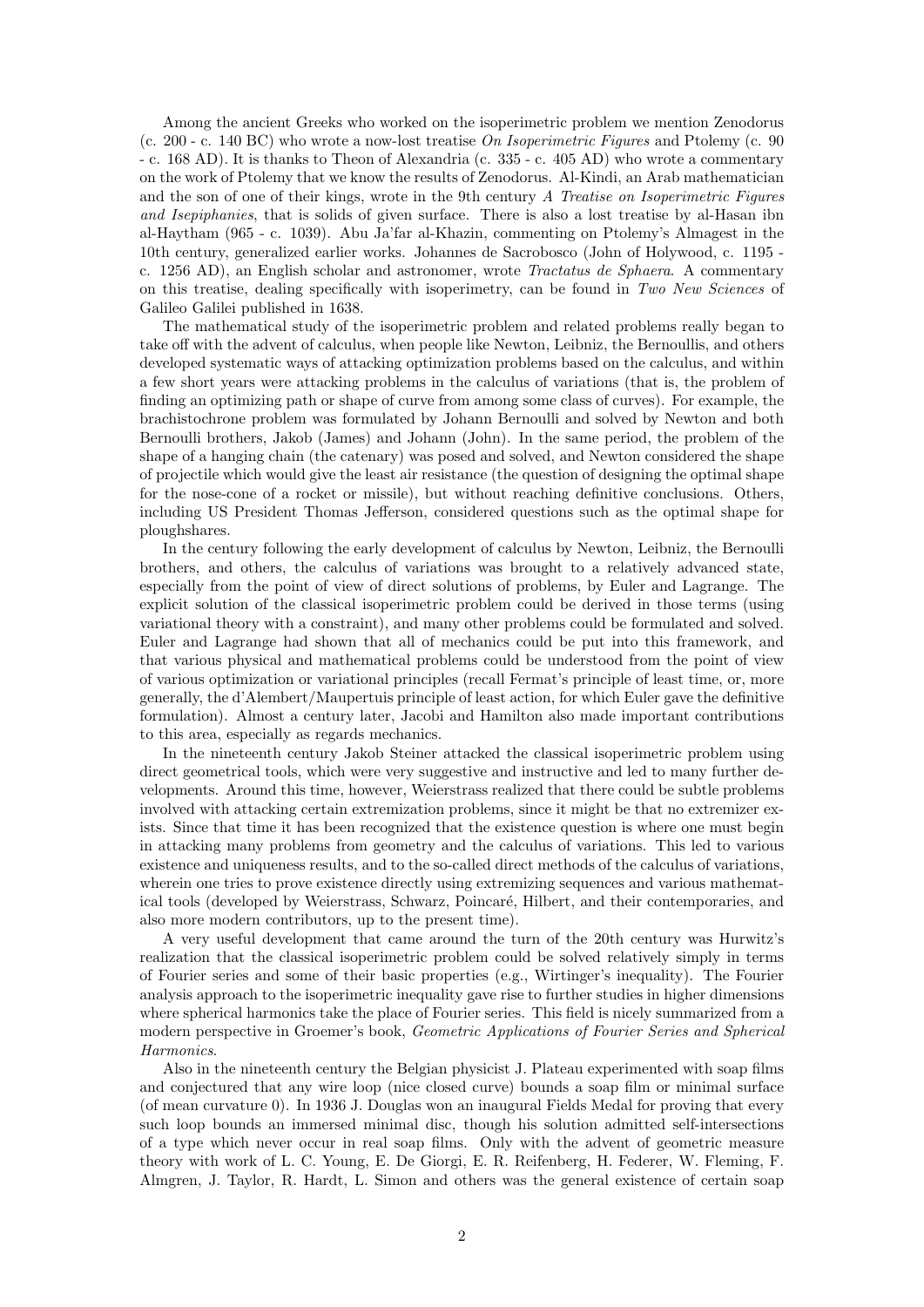films established. It remains an open question today whether a smooth Jordan curve bounds a least-area soap film  $($  " $(M, 0, \delta)$ -minimal set").

With a round soap bubble proved by Schwarz in 1884 to be the least-perimeter way to enclose a given volume of air, the next question was whether the double bubble that forms when two soap bubbles come together is the least-perimeter way to enclose and separate two given volumes of air. Years of progress by many mathematicians and undergraduates culminated in the 2002 proof by M. Hutchings, F. Morgan, M. Ritoré, and A. Ros.

From the point of view of engineering and design, perhaps the first truly interesting isoperimetric problem was to consider "the shape of the strongest column," a problem formulated by Lagrange in 1773 (but not fully solved until much later). In the mid 1800's T. Clausen was able to make his way around some of the points that Lagrange had stumbled over, though some questions have remained about the problem and its resolution up to recent times. See Steve Cox's Mathematical Intelligencer article, "The shape of the ideal column" to get a sense of where things stand currently. Several of the most pertinent recent contributors include J. Keller, I. Tadjbakhsh, M. Overton, and S. Cox. This problem has to do with the buckling of columns, and similar problems can be considered for horizontal beams under a variety of loads, and for plates and other structural members having greater geometrical complexity.

Also in the mid 1800's, J. C. B. St. Venant put forward the question of finding the crosssection of a uniform beam or column that would be most resistant to twisting (the so-called "problem of torsional rigidity"). He conjectured that for a given cross-sectional area, assumed to be a simply-connected region (and with all other physical parameters held fixed), the shape giving the greatest torsional rigidity was the circular one. This problem was finally resolved by George Pólya in 1948 (in the sense that St. Venant had conjectured). Much work has been done on torsion problems since that time, since it is also of interest to consider non-simply connected regions and other variations of the basic problem.

A few years after St. Venant considered the torsion problem, Lord Rayleigh set forth (and formulated conjectures for) (1) the shape of drum that would minimize its fundamental (or "base") tone for fixed area (with other physical parameters held fixed), (2) in static electricity, the shape of capacitor among simply-connected bodies of finite extent that would minimize capacity for given volume, and (3) the shape of clamped plate that would minimize its fundamental frequency for given area. In each case Rayleigh conjectured that the minimizing shape was circular (or spherical, in the case of the 3-dimensional capacitor problem).

Other related problems include the question of what shape minimizes heat loss (described colorfully by Pólya as the explanation for why a cat curls itself into a ball on a cold winter's night) and the shape of a body that minimizes its (gravitational) potential energy.

All of the aforementioned physical problems can be formulated as variational problems, with many leading directly to eigenvalue problems. In the early part of the 20th century there was interesting progress on several of these problems, the most spectacular being the solution of the problem of minimizing the fundamental tone of a drum by Faber and Krahn in independent papers in the early to mid 1920's (the answer is that one should take a circular drum of the given area). Somewhat before Faber and Krahn, Courant had obtained a weaker version of the result, that for fixed perimeter the way to minimize the fundamental tone was to take a circular drum. Earlier Poincar´e had made progress on the capacity problem, with the full solution due to Gabor Szegő coming in 1930.

Around 1950, Pólya and Szegő took on the job of studying and systematizing prior works on physical isoperimetric problems, and of advancing the field on a wide front. Their book Isoperimetric Inequalities in Mathematical Physics, published at that time, is a classic of the field. The techniques that they put at the forefront included Steiner symmetrization, and, generally, rearrangement inequalities. It could quite justifiably be said that all modern work on isoperimetric inequalities for physical quantities builds on the work of Pólya and Szegő and their collaborators. Pólya and Szegő's book contains, for example, the solutions to the St. Venant and capacity problems mentioned above.

Pólya and Szegő's interest in the subject stimulated interest by others and led to many important and interesting develoments in the field. Perhaps foremost among the early contributors to these developments are Payne, Hersch, and Weinberger, who participated in many of the advances and inspired their students and others to enter the field. Thus we find Payne, Pólya, and Weinberger obtaining very simple and nice *universal inequalities* for combinations of eigenvalues in the mid-50's, and conjecturing what the sharp forms of certain of these inequalities might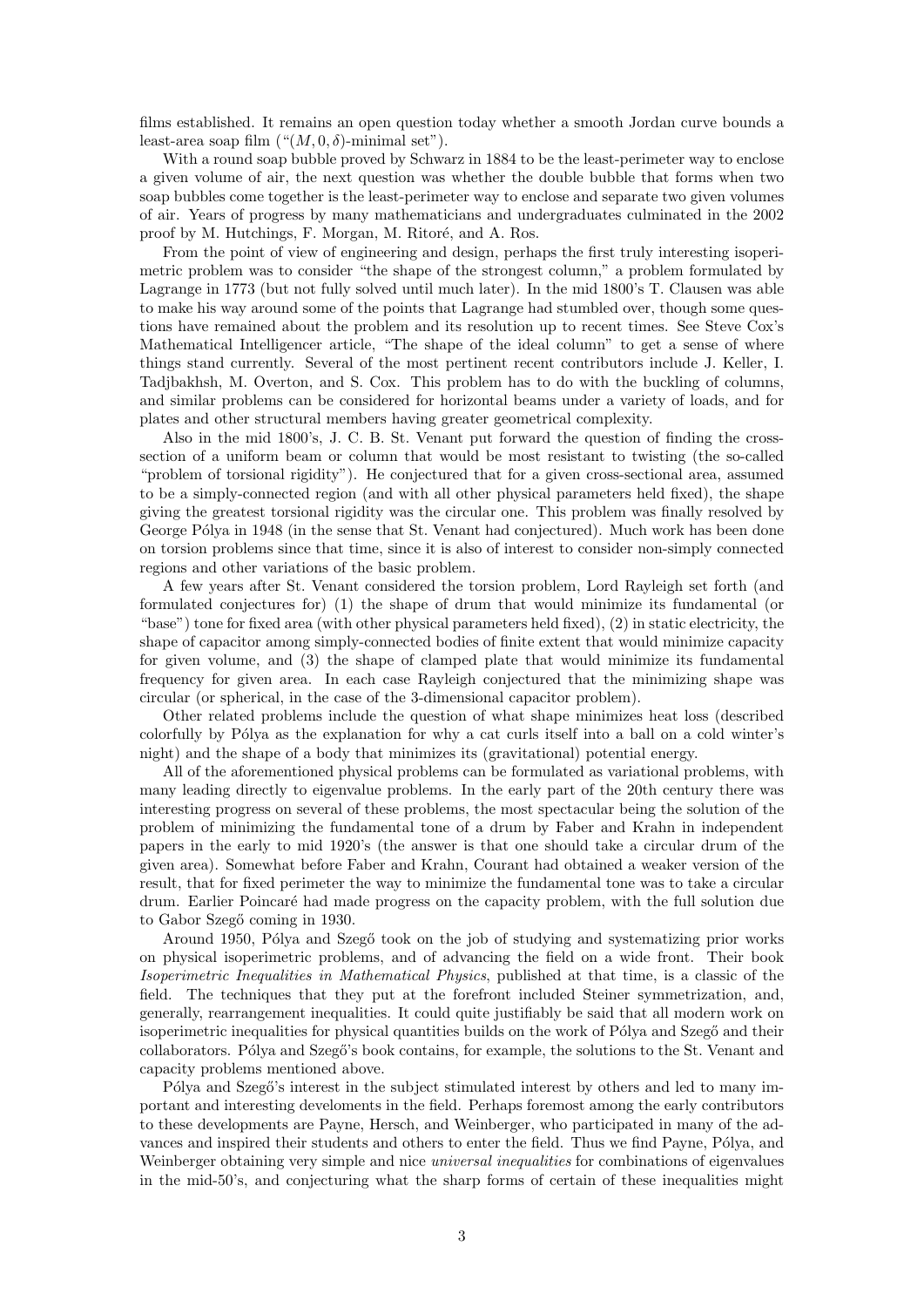be. This leads one into the subject of isoperimetric inequalities for eigenvalue ratios, which attracted considerable interest (particularly the ratio  $\lambda_2/\lambda_1$ ) and was finally solved by Ashbaugh and Benguria in 1990. Following a significant advance in work of H. C. Yang in the early 90's, the subject of universal eigenvalue inequalities has taken off, with many papers contributing to and advancing the subject, and with much work continuing to the present day. The work of Yang has allowed researchers to make fundamental connections between the field of universal eigenvalue inequalities and the subject of eigenvalue asymptotics, as begun by Hermann Weyl around 1910. This, too, is a burgeoning field, with key recent contributors including Q. M. Cheng and H. C. Yang, E. M. Harrell and L. Hermi, E. M. Harrell and J. Stubbe, and several others.

Conformal methods play an important role in the study of two-dimensional problems. Szegő used them to prove that the disk minimizes  $\mu_1(\Omega)^{-1} + \mu_2(\Omega)^{-1}$  in the class of simply connected planar domains of given area (here the  $\mu_j$ 's are the positive eigenvalues of the Neumann Laplacian). Hersch proved that the smallest positive eigenvalue of the Laplace–Beltrami operator on a two-sphere cannot exceed the one of the operator for the round metric of the same area. The crucial observation is that the numerator in the Rayleigh quotient,  $\int |\nabla u|^2 dx$ , is conformally invariant when the dimension equals 2. P. C. Yang and S.-T. Yau proved that the first positive eigenvalue on a surface of genus  $q$  of given area has an upper bound; moreover, they gave a precise bound. In the case  $q = 2$ , Jacobson, Levitin, Nadirashvili, Nigam, and Polterovich proved that Yang and Yau's bound is sharp, and it is saturated on a singular metric on a surface of conformal type of  $y^2 = x^5 - x$ . Their proof relied on some numerics. It would therefore be interesting to have a numerics-free proof. In the case when the dimension of a manifold is higher than 2, Urakawa proved that, in the class of metrics of fixed volume, the first positive eigenvalue of the Laplacian can be arbitrarily large. However, within a given conformal class, it is bounded, and these upper bounds are bounded from below when one varies conformal classes (Friedlander, Nadirashvili). Recently, Colbois, Dryden, and El Soufi studied bounds for eigenvalues of the Laplacian for  $G$ -invariant metrics in a certain conformal class. Here  $G$  is a Lie group acting on a manifold.

Obviously there are many other topics that figure in the history of isoperimetric problems and related areas and the most we could do here was point out some of the highlights. To help make up for the deficiencies of such coverage, we conclude with a brief summary of some of the relevant literature, which it is hoped can be used to widen the coverage and give hints of other worthy topics in the general area. For historical orientation, we recommend the article by Lord Kelvin and the expository book by Hildebrandt and Tromba (both mentioned earlier).

For further background on the classical isoperimetric problem one cannot do better than to consult the book of Burago and Zalgaller, Geometric Inequalities, and the 1978 review article in the Bulletin of the American Mathematical Society by Robert Osserman, "The isoperimetric inequality." Other books and articles of interest include Tikhomirov's Stories of Maxima and Min*ima*, Pólya's *Mathematics and Plausible Reasoning* (in 2 vols.; the most relevant sections of this can be found at the conference website, <http://math.arizona.edu/~dido/polya1954.html>), and Pólya's article "Circle, sphere, symmetrization, and some classical physical problems", or D. Pedoe's Circles: A Mathematical View and N. Kazarinoff's Geometric Inequalities. For aspects of the isoperimetric problem occurring in the setting of Riemannian geometry one can consult the books of Chavel (Eigenvalues in Riemannian Geometry, Riemannian Geometry: A Modern Introduction, and Isoperimetric Inequalities: Differential Geometric and Analytic Perspectives) and of Marcel Berger (A Panoramic View of Riemannian Geometry; or see his books Geometry I and II for much useful related information, mostly in the classical setting). Chavel's book Eigenvalues in Riemannian Geometry includes topics that extend well into the domain of isoperimetric inequalities for physical quantities.

For modern developments in minimal surface theory and much more, one cannot do better than to consult Almgren's Plateau's Problem: An Invitation to Varifold Geometry, and Morgan's Geometric Measure Theory: A Beginner's Guide (fourth edition, 2009). Beyond that one has Federer's classic *Geometric Measure Theory*. For the more classical background in minimal surface theory, there are a number of books and articles, among which we mention Osserman's Survey of Minimal Surfaces (updated edition, Dover, 1986).

On the side of isoperimetric inequalities for physical quantities one can find much of interest in the works of Pólya and Chavel already mentioned. In the 1960's and beyond, a key role was filled by Payne's SIAM Review paper, "Isoperimetric inequalities and their applications." This paper